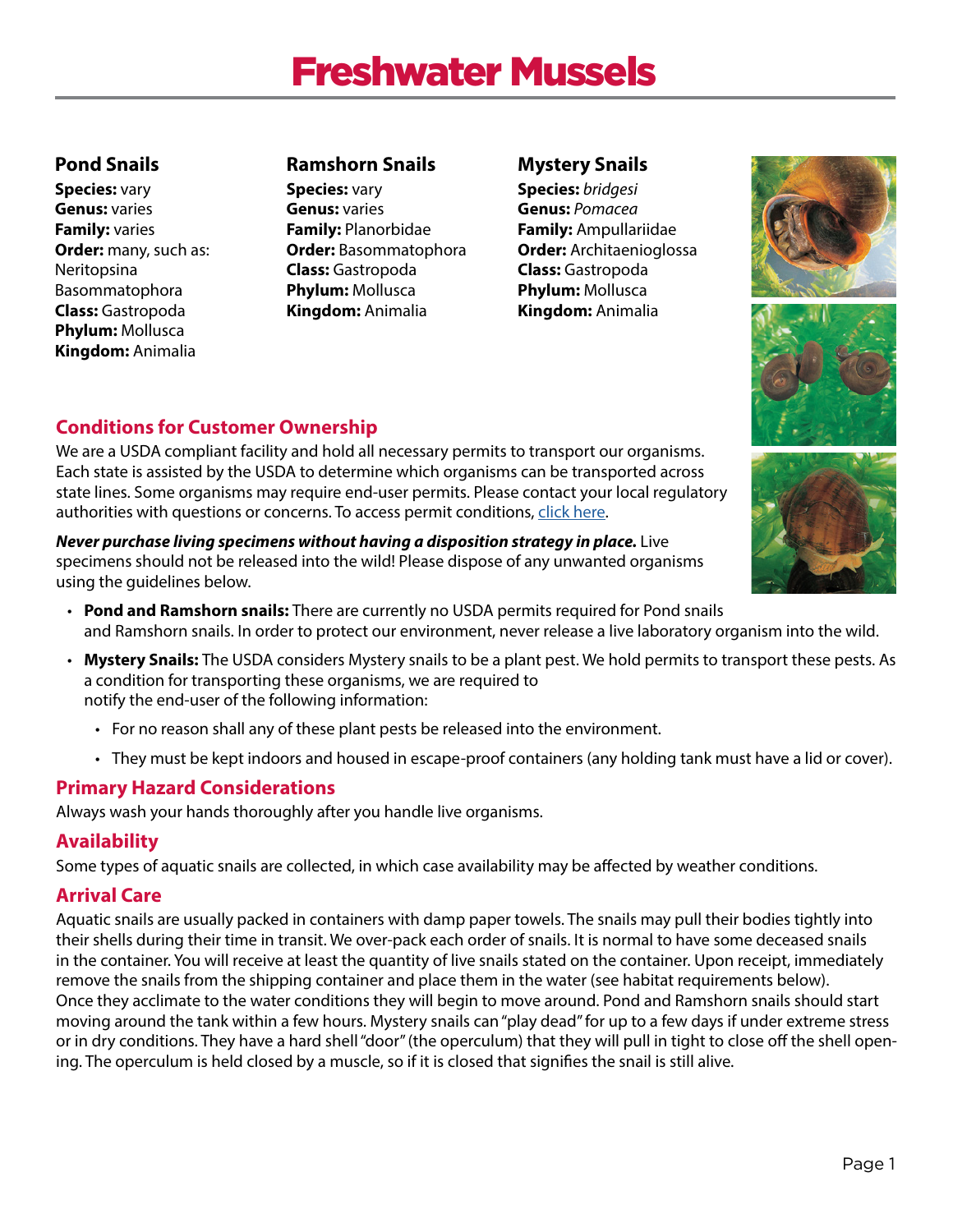## **Captive Care**

#### **Habitat:**

- Minimum container/tank sizes for short-term housing are as follows:
	- **Pond snails:** 1-gallon container for 12 snails
	- **Ramshorn snails:** 1-gallon container for six snails
	- **Mystery snails:** 5-gallon container for six snails
- For longer-term housing you should use containers/tanks that are at least double the above sizes. Containers can be glass or plastic, and they should have a secure cover that allows for air exchange but prevents the snails' escape. For Mystery Snails, allow at least 2–4" of air space between the water and the aquarium cover if you want to allow them to breed (they lay their eggs above water level). Aquatic snails also like having darker areas of the tank to hide in, which can be provided by things such as plants or artificial rocks. They do not require any artificial light source.
- These aquatic snails can be housed in either standing water or in tanks with steady water circulation. If you keep them in a container without a filtration system, you will need to change the water as it becomes cloudy (change about 1⁄4 the water about once a week). You can use spring water or water from an established aquarium. You can also use tap water that has been sitting out for at least 48 hours to allow for any chlorine in the water to evaporate off. You will need to make sure that your water does not contain any copper or other metals, which can be lethal to snails. Water temperature should be between 65–83°F, and a pH of 7–8 is ideal. Aquatic snails need hard water (containing calcium) for proper shell growth. A degree of hardness of 7–9 dGH (70–90 ppm of calcium) is ideal. Things such as limestone, coral, and shells can be added to increase calcium levels. The water should not contain any salt.

#### **Care:**

**Food:** These aquatic snails are omnivores and scavengers. They often graze at bottom of the tank, eating debris, decaying plants, small dead animals, uneaten fish flake food, and algae wafers (designed for algae-eating fish like Plecostomus). They will also eat algae off the sides of the tank and the surface of plants. An established aquarium may have enough naturally occurring algae in the tank to provide enough food for a small quantity of pond or ramshorn snails. In a new aquarium, or in exceptionally clean one, you may want to supplement the algae supply with pieces of lettuce or parboiled vegetables. Usually they will only eat aquarium plants if there is not enough other food provided.

## **Information**

#### **Method of reproduction:**

- **Pond and Ramshorn snails:** They mature rapidly (at 6–8 weeks for Pond Snails, and 4–6 weeks for Ramshorns) and multiply readily (laying up to 100 eggs at a time for Pond snails, and around a dozen at a time for Ramshorns). They are hermaphroditic. They both reproduce asexually, and Pond snails can also reproduce sexually (the preferred method). They lay jellylike masses of eggs under water on plants and on the sides of the container/ aquarium. The eggs hatch in about 10–20 days depending on temperature. If you want the eggs to hatch out, move them to a separate container with water of the same temperature so adult snails or fish will not eat them.
- **Mystery snails:** They are unusual among snails because they are not hermaphroditic—there are separate male and female sexes. They undergo sexual reproduction, which peaks in the spring. The females lay large clumps of pinkish eggs (usually about 200–600 eggs) above the water. This allows the eggs to avoid predation from fish. Eggs hatch in about 2–3 weeks. The eggs need to be in a humid (not wet) environment to hatch. If the eggs begin to turn chalky white they are probably dying due to low humidity. Females can lay as many as a few clumps of eggs in one month. Eggs hatch in about 2–3 weeks, and then the young snails will head to the water.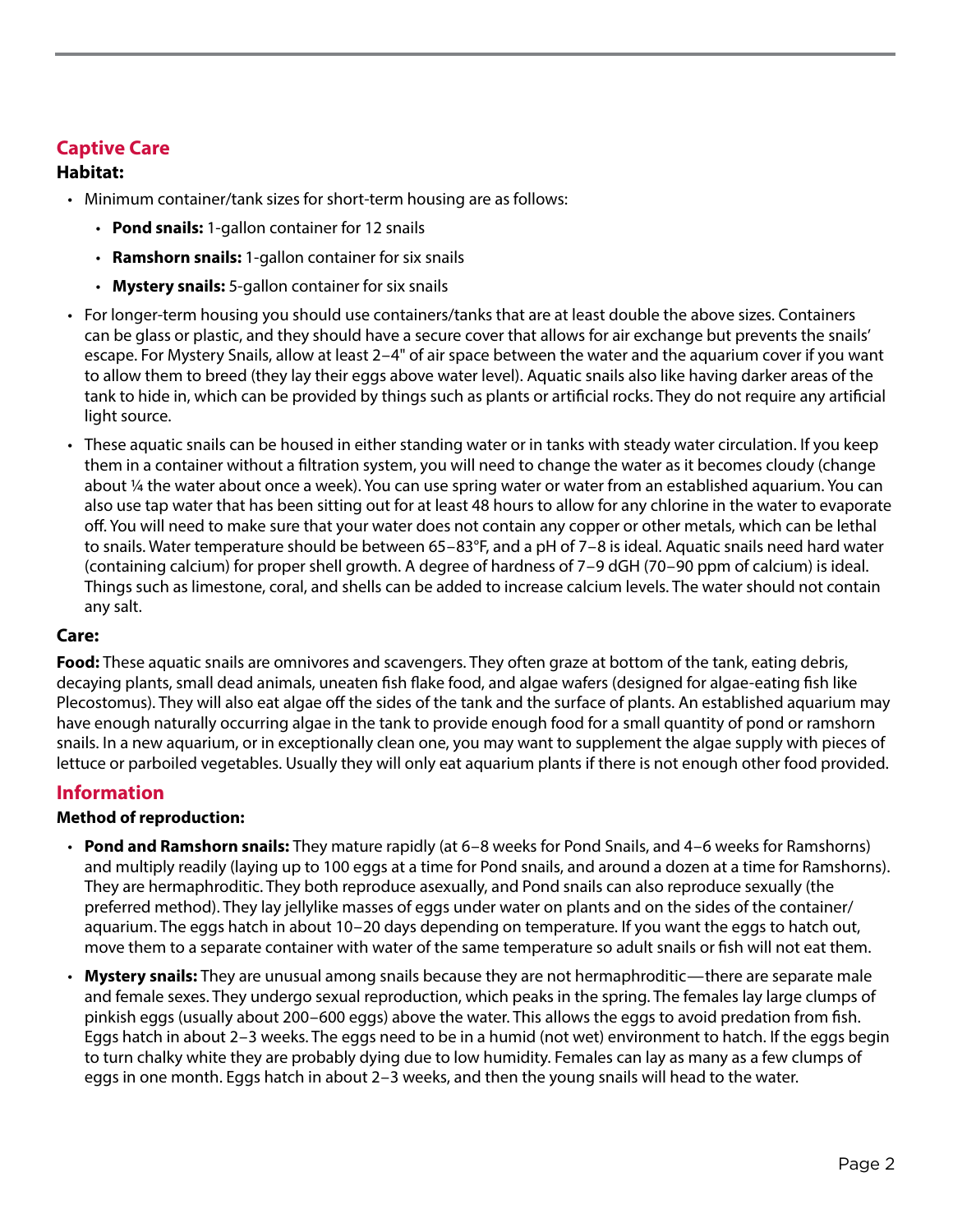- If you wish to prevent your snails from reproducing, you can simply remove any egg clusters as soon as they appear and dispose of them as per the disposition instructions at the end of this care sheet.
- **Determining sex:** *Pond and Ramshorn snails:* They are hermaphroditic (each snail has both male and female sex organs). *Mystery Snails:* They are very difficult to sex. The opening of the shell in the male usually is larger and rounder. You can also try taking the snail out of the water and keeping it upside down so it will hopefully extend out of its shell a bit, then you can look for the penis sheath in front of the gills, which would identify a male (absent in females). Also, if two snails are mating, the female will be the one underneath.

#### **Life Cycle**

- Aquatic snails cannot regulate their body temperature. They will be more active if kept in warmer water temperatures but will have a shorter life span. Because most of these snails are wild-collected, it is difficult to estimate what their lifespan will be in captivity.
- **Pond snails:** They can live for around one year. The species of pond snails varies, but they are usually around  $1/4$ " $-1/2$ " in size. Their color varies from gray, green, brown, to black.
- **Ramshorn snails:** They can live for 1–2 years. Ramshorn snails are usually around 1⁄4"–3⁄4" in size. Their shells have the appearance of a coiled rope (or a ram's horn!). Their color varies from brown, reddish brown, to black.
- Mystery snails: They can live for 1–3 Years. Most mystery snails are usually around  $\frac{3}{4}$ "–2 $\frac{1}{2}$ " in size. Mystery snails have been bred to have a huge variety of colors, from white, golden, green, blue, purple, brown (the original color), and black. They may or may not have a striped shell.

#### **Wild Habitat**

- **Pond and Ramshorn snails:** These snails are found in many freshwater aquatic habitats throughout the world, including ponds, swamps, and rivers. Their major predators are fish and larger aquatic snails.
- **Mystery snails:** They are native to areas with tropical climates such as Florida, Hawaii, South America, Central America, and the West Indies. They are very well adapted to areas where the weather alternates between drought and heavy rainfall. They have a hard shell "door" (the operculum) that they can use to close off their shell to keep their body moist while stuck in dry conditions. They can be found in ponds, swamps, rivers, and even muddy ditches. Birds are predators of their eggs, and fish are predators of the snails.

#### **Special Notes**

- Aquatic snails tend to gravitate to dark areas of the tank, and they often clump together. They also are good indicators of water quality, and if they suddenly seem to be crawling out of the water it may indicate poor water quality (like high ammonia or nitrates, or low oxygen levels). Some fish (especially loaches, gouramis, and bettas) will eat snail eggs and small snails.
- Any copper-based aquarium treatment will kill aquatic snails.
- **Mystery snails:** The Ampullariidae family to which Mystery snails belong is unusual in that they possess both gills and lungs. This gives them the ability to leave the water in search of food if needed. They do need to breath air from the surface of the water. They will go to the surface for air, or they can stay further underwater and extend a tube (called a siphon) to the surface to get air. The siphon looks similar to their tentacles, but is larger, longer and just on one side. This siphon also allows them to avoid attacks by birds by remaining underwater. They are more active at night. Mystery snails are sometimes called apple snails, which is a more generic term for many species of snails in the Ampullariidae family.